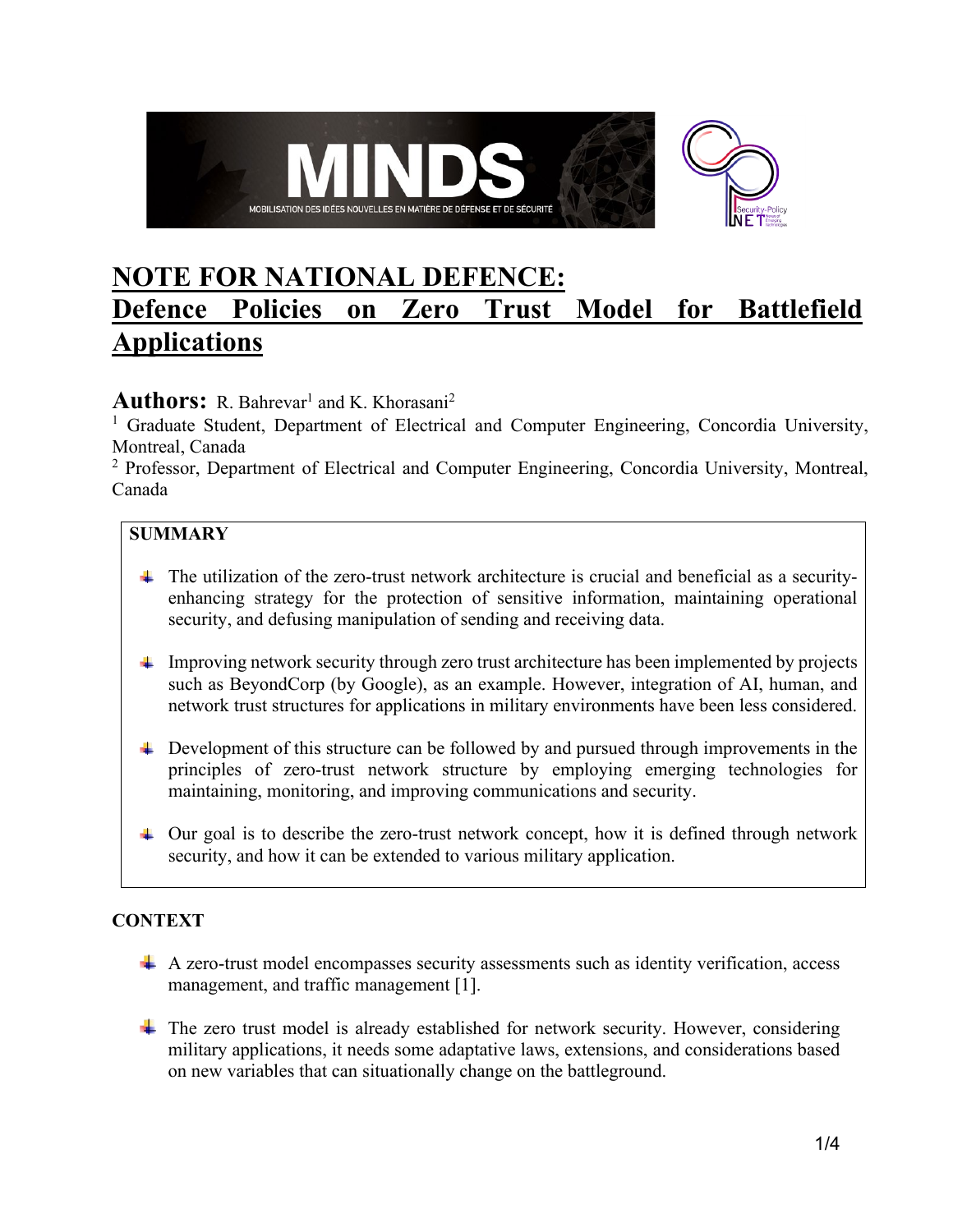- A simple example of zero trust architecture can be found in preventing VPN-based access to highly critical websites [2].
- $\overline{A}$  [According to IBM,](https://www.ibm.com/security/zero-trust) a zero-trust network environment is concerned with assessing incoming data from various sources and connecting the information to make a comprehensible decision about the validity and authenticity of the incoming info. In other words, the connection of disconnected environments.
- Achieving zero-trust assessment in its true form is not yet feasible. However, this should not hinder us to establish different possible zero-trust models. Therefore, this strategy can still be established while the technology catches up and advances are made [2].
- $\uparrow$  A zero-trust model needs to consider all the available resources in addition to the human-AI collaboration and interactions.
- $\overline{+}$  A trust management system should include all the three layers of IoT, that is: perception, network, and application [3].
- With the power of edge computing and 5G communication networks, one can assume that one of the main obstacles or zero-trust models can be elevated, where the processing power from the modern distributed and fast IoT would allow the higher trust level by selecting and limiting communication lines with a fewer chances of network dis-connectivity.
- $\ddot{\phantom{1}}$  Therefore, one has to push for an optimal zero trust architecture for the battleground applications.
- $\ddot{+}$  However, how one should start, what are the possible policies, models, elements, and applications that should be looked into require further analysis. In this Briefing Note, we will analyze a few of these elements.

#### **CONSIDERATIONS**

- Fundamentals of zero-trust network [4] can be summarized as:
	- Verify and secure all resources,
	- Limit and strictly enforce access control, and
	- $\bullet$  Inspect and log all network traffic.
- $\overline{\text{L}}$  Essential changes toward zero trust can be stated as follows:
- $\pm$  In [4], another important aspect of a zero-trust network is described as network analysis and visibility tools. These include tools that can analyze flow of data, dissect packet captures, and examine the data. They also state that announcing the implementation of the zero-trust and monitoring network will decrease the likelihood of insider attack.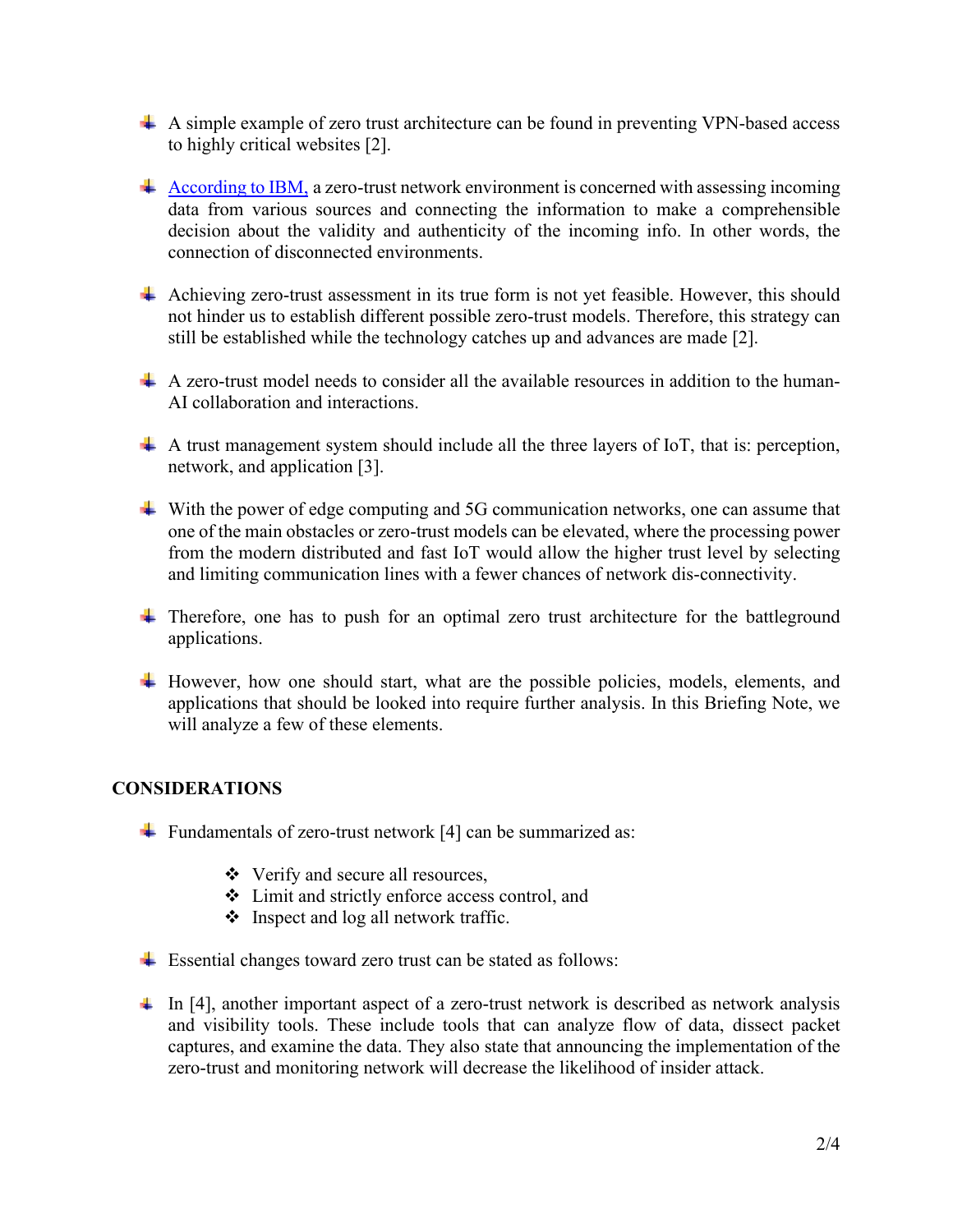$\overline{+}$  Aligning security upgrade budgets with the concept of zero trust allows one to ensure that the security system embrace the changes [4].

#### **NEXT STEPS**

In the following a few recommendations for a zero trust military application are provided.

- The first step in achieving a zero-trust architecture is to implement an advanced IoT structure such as the integrated 5G and edge-computing. These upgrades can enhance the network quality, its latency, and prevent the disruption in connectivity of the deployed agents.
	- $\textcolor{red}{\blacktriangle}$  Many companies such as [CISCO](https://www.cisco.com/c/en/us/solutions/enterprise-networks/edge-computing-architecture-5g.html) and [IBM](https://www.ibm.com/cloud/edge-computing) are pushing for integration of 5G and edge computing. However, there may be a need for Canadian-based companies to invest in this technology. Otherwise, an important aspect of the futuristic military operations may be solely reliant on the U.S.
	- According to **BusinessWire**, hundred 5G driving edge computing projects are running in 40 cities of China.
	- $\pm$  For an operation that needs distributed collaboration, if multiple communication lines are to be ignored due to lack of trust, a 5G and edge computing integration can provide the optimal rooting path that connects the device to the operator that is located at a moving/stationery fog node.
- $\overline{\phantom{a}}$  Define the network variables in the battleground. These variables can be an operator's command, a visual image, a coded message by a unite and its neighboring devices, or previous information sent from the concerned area. For example, establishing and standardizing the type of information that is required to locate an object, to command an offensive signal, to identify an area, or to access information. Consequently, a rule-based or intelligent analysis can be made based on the available variables to authorize the appropriate course of action.
- Dynamic policy. Having a dynamic policy is not ideal when it comes to zero-trust architecture in civil applications due to high privacy concerns [5]. For example, accessing information of different individuals or companies for verifying an action. However, in a military chain of command, in terms of information access, a dynamic policy can evaluate the incoming flow from a device, request additional info from the device, its nearby operators, or the main operators to verify the incoming command, request, or information, with less concern over ethical issues such as the privacy.
- Need to establish international policy for authentication and verification of information that are gathered by allied assets.